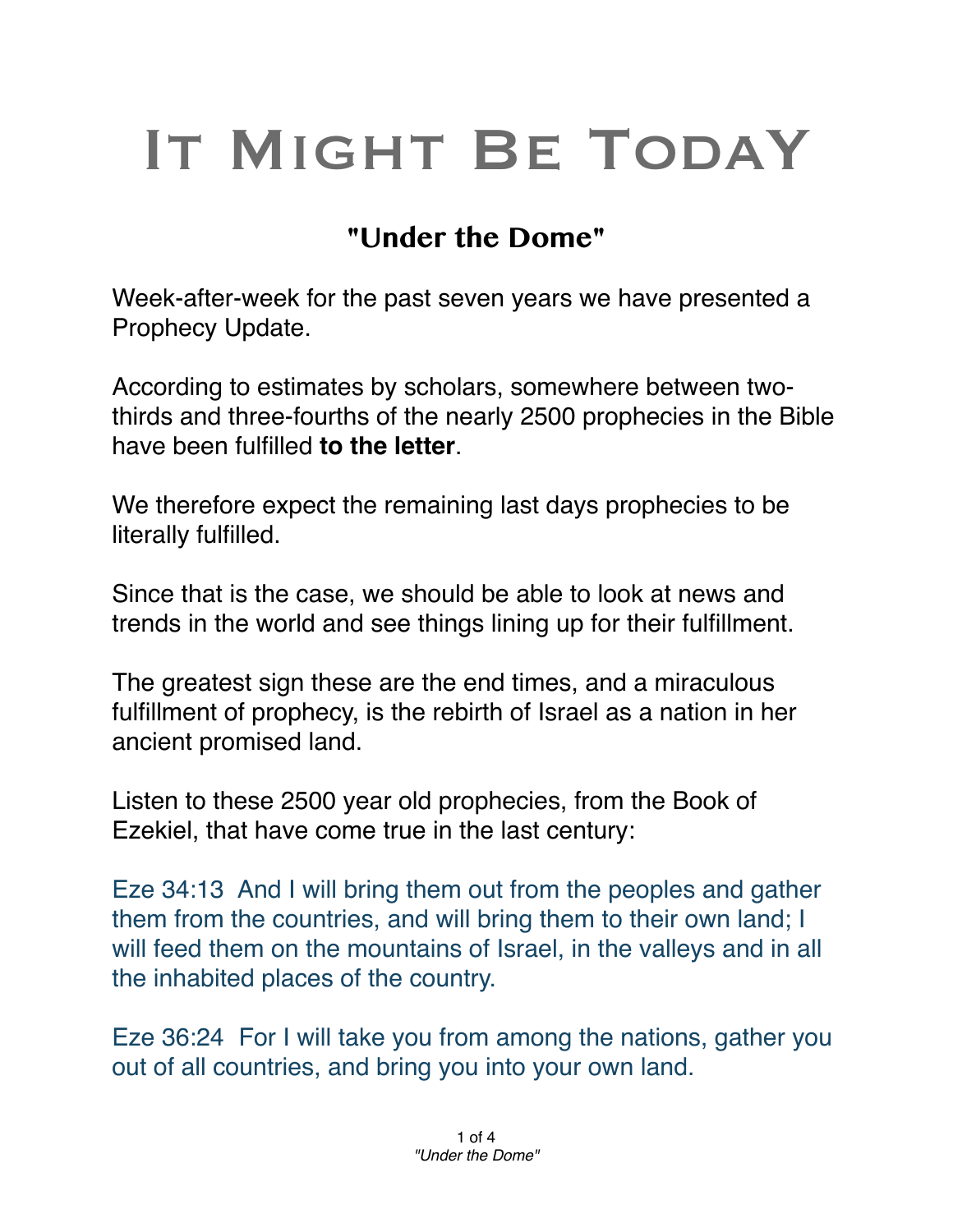Eze 11:17 Therefore say, 'Thus says the Lord GOD: "I will gather you from the peoples, assemble you from the countries where you have been scattered, and I will give you the land of Israel." '

Israel has been under missile attack. Their missile defense is called the Iron Dome. The system is designed to intercept and destroy short-range rockets and artillery shells fired from distances of 2.5 miles to 43 miles away and whose trajectory would take them to a populated area.

Many of you read or heard this story, but it's worth repeating. It was titled, *'Hand of God' prevents rocket from striking its target: Israeli Iron Dome operator says sudden gust of wind blew missile into sea when defense system failed.* 

## Excerpts:

An Israeli Iron Dome operator is claiming that he witnessed 'the hand of God' diverting an incoming Hamas rocket into the sea. The commander claims that the divine intervention stopped the death of hundreds of Israeli citizens.

*Israel Today* translated a report from a Hebrew-language news site, which carried the man's report after about an incoming rocket headed toward Tel Aviv last week.

The commander recalled: 'A missile was fired from Gaza. Iron Dome precisely calculated [its trajectory].

'We fired the first [interceptor]. It missed. Second [interceptor]. It missed. This is very rare. I was in shock."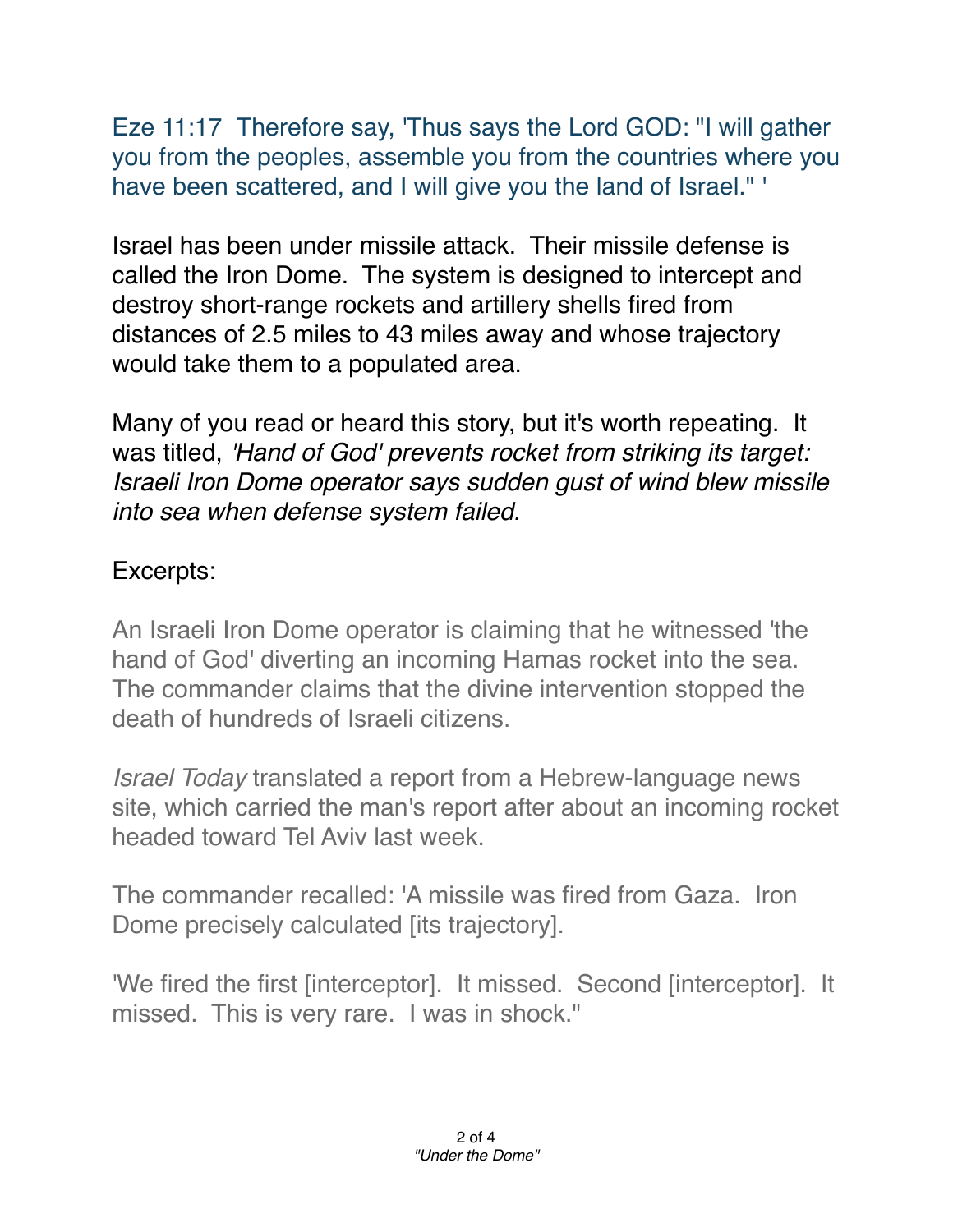The defense system has been highly effective in the current round of violence between Israel and Hamas militants in the Gaza Strip - Israeli officials say it has a success rate as high as 90 percent.

The commander explains that with 'just four seconds' until the missile landed the military warned emergency services to be on standby.

"Suddenly, Iron Dome (which calculates wind speeds, among other things) shows a major wind coming from the east, a strong wind that… sends the missile into the sea. We were all stunned. I stood up and shouted, 'There is a God!'

"I witnessed this miracle with my own eyes. It was not told or reported to me. I saw the hand of God send that missile into the sea."

http://www.dailymail.co.uk/news/article-2717659/Hand-God-prevents-rocket-striking-target-Israeli-Iron-Dome-operator-says-sudden-gust-wind-blew-missile-sea-defence-failed.html#ixzz3ADXf3bFa

One of the terrorists from Gaza was reported to say when asked why they couldn't aim their rockets more effectively: "We do aim them, but their God changes their path in mid-air."

During a talk given to his students, Rabbi Pinchas Goldwasser spoke about "miracles" that have occurred so far in Israel's war against Hamas.

"You must not say that [the Iron Dome protects us]. Everything is actually miracles. 1,500 missiles fell [on Israel] and almost [none] hit [targets]! This is not normal – this is an open miracle!

And where did the missiles [do the most damage?] Both cables of Gaza's electricity supply [which they hit by mistake]! Don't you see the Divine providence?